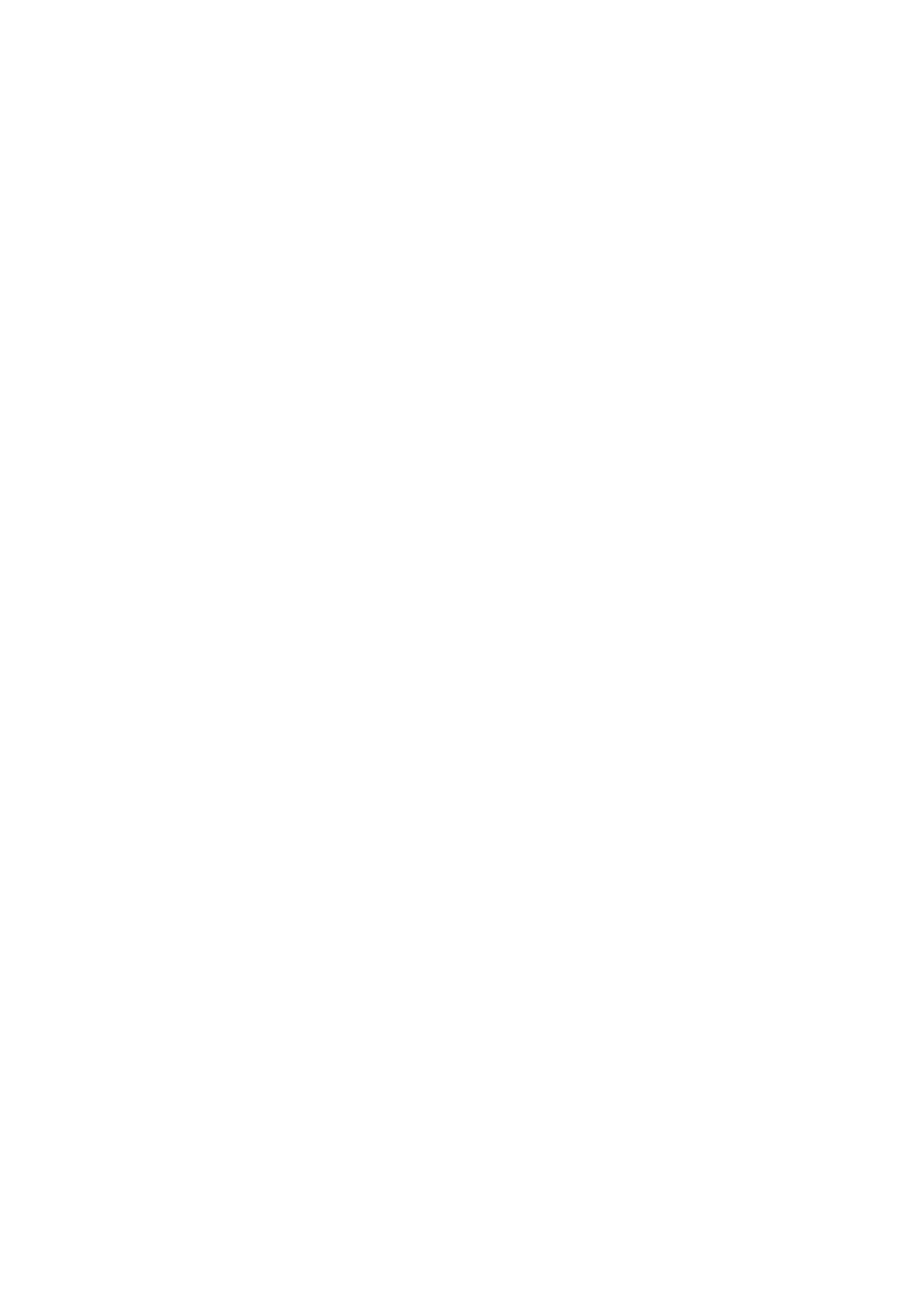

Australian Capital Territory

# **Charitable Collections Regulations 2003**

### **Subordinate Law SL2003-33**

made under the

*Charitable Collections Act 2003* 

### **Contents**

Page

| Part 1 | <b>Preliminary</b>                                            |   |
|--------|---------------------------------------------------------------|---|
|        | Name of regulations                                           |   |
|        | Commencement                                                  |   |
| 3      | Dictionary                                                    |   |
| 4      | <b>Notes</b>                                                  |   |
| 5      | Offences against regulations—application of Criminal Code etc | 2 |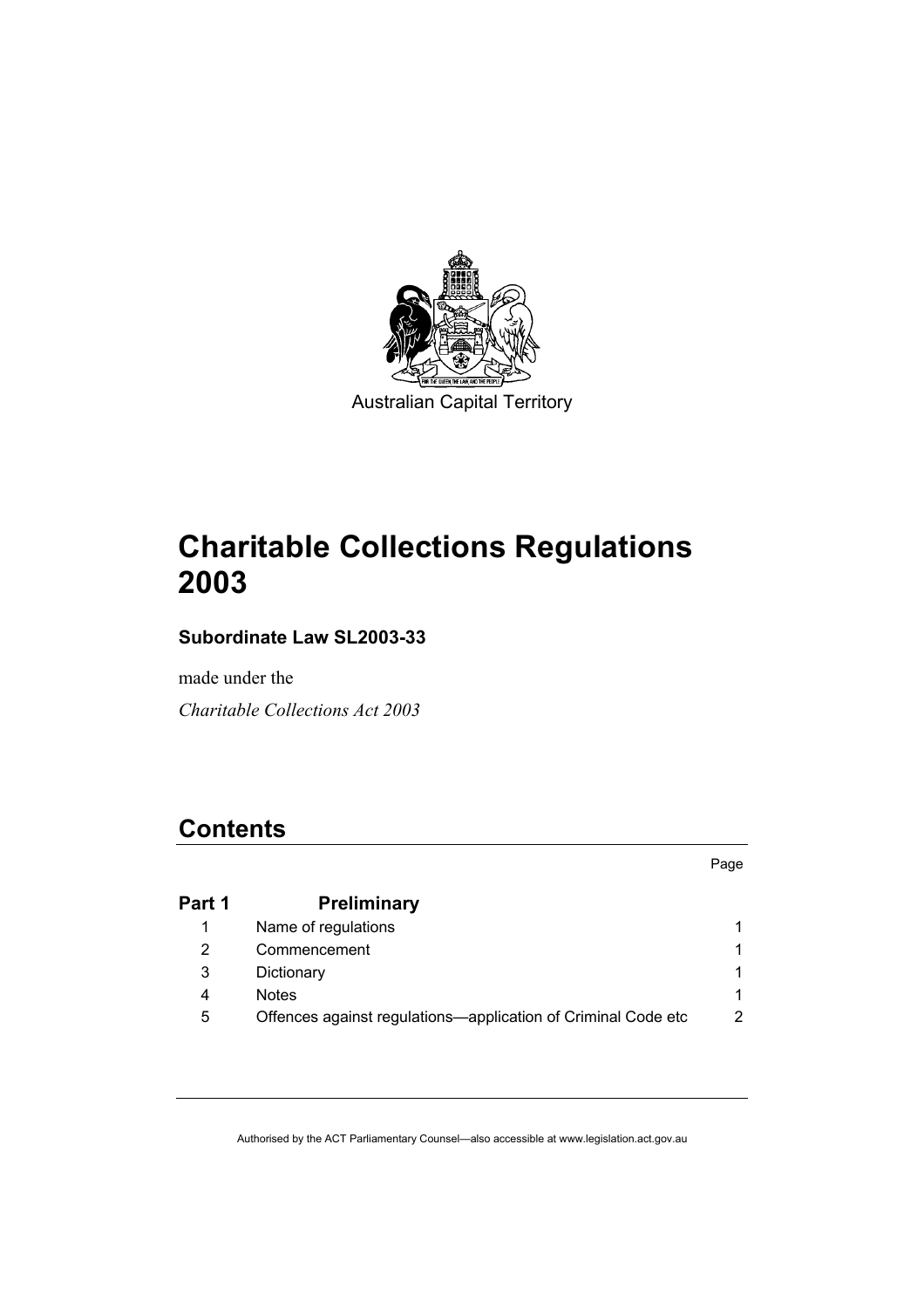#### Contents

|                   |                                                                                             | Page |
|-------------------|---------------------------------------------------------------------------------------------|------|
| Part 2            | <b>Exempt collections</b>                                                                   |      |
| 6                 | What are not collections—Act, s $7(3)(g)$                                                   | 3    |
| Part 3            | <b>Conduct of collections</b>                                                               |      |
| 7                 | Meaning of licensee for pt 3                                                                | 5    |
| 8                 | Complying identifying tags—Act, s 16 (4), def complying<br><i>identifying tag, par (b)</i>  | 5    |
| 9                 | Information to be given for collections-Act, s 17 (3), def<br>required information, par (b) | 6    |
| 10                | Statutory conditions about children taking part in collections-<br>sch 1                    | 8    |
| Part 4            | <b>Proceeds of collections</b>                                                              |      |
| 11                | Issue of receipts                                                                           | 9    |
| 12                | Lawful and proper expenses-Act, s 44 (4)                                                    | 10   |
| 13                | Finalised accounts-Act, s 47 (6), def required accounts, par (b)                            | 10   |
| 14                | Reports by licensee to chief executive—Act, s 48 (5), def<br>required information           | 11   |
| 15                | When annual audited accounts are required                                                   | 11   |
| Part 5            | <b>Miscellaneous</b>                                                                        |      |
| 16                | Internet access to material on register of licences                                         | 13   |
| <b>Schedule 1</b> | <b>Statutory conditions about children taking</b>                                           |      |
|                   | part in collections                                                                         | 14   |
| 1                 | Consent to take part in collections                                                         | 14   |
| 2                 | Supervision of children under 6 years old                                                   | 14   |
| 3                 | Supervision of children 6 years old or older                                                | 14   |
| 4                 | Contact by person with parental responsibility                                              | 15   |
| 5                 | Hours of participation                                                                      | 15   |
| 6                 | Maximum periods                                                                             | 15   |

contents 2 Charitable Collections Regulations 2003

SL2003-33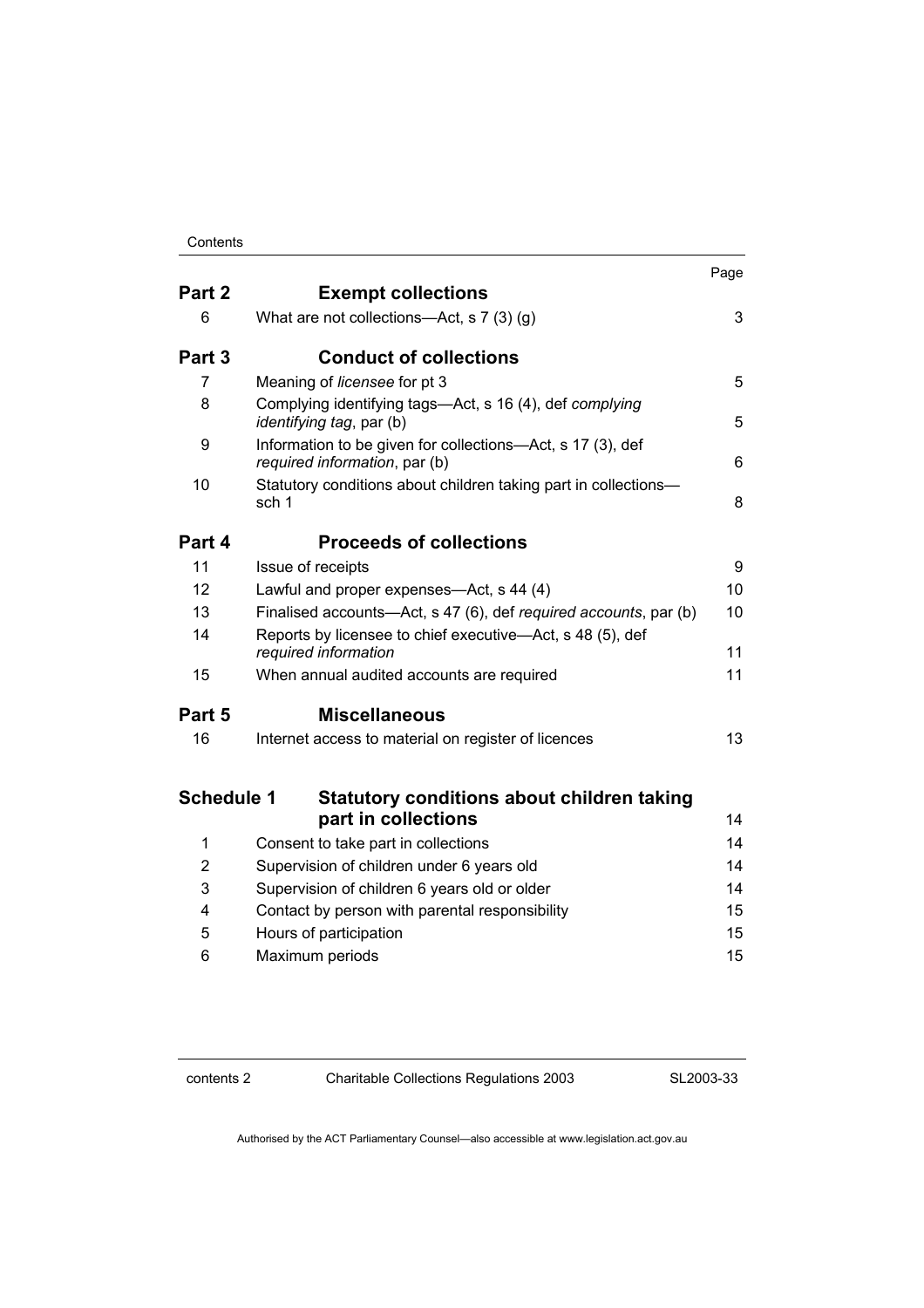Contents

**Dictionary** 17

Page

SL2003-33

Charitable Collections Regulations 2003

contents 3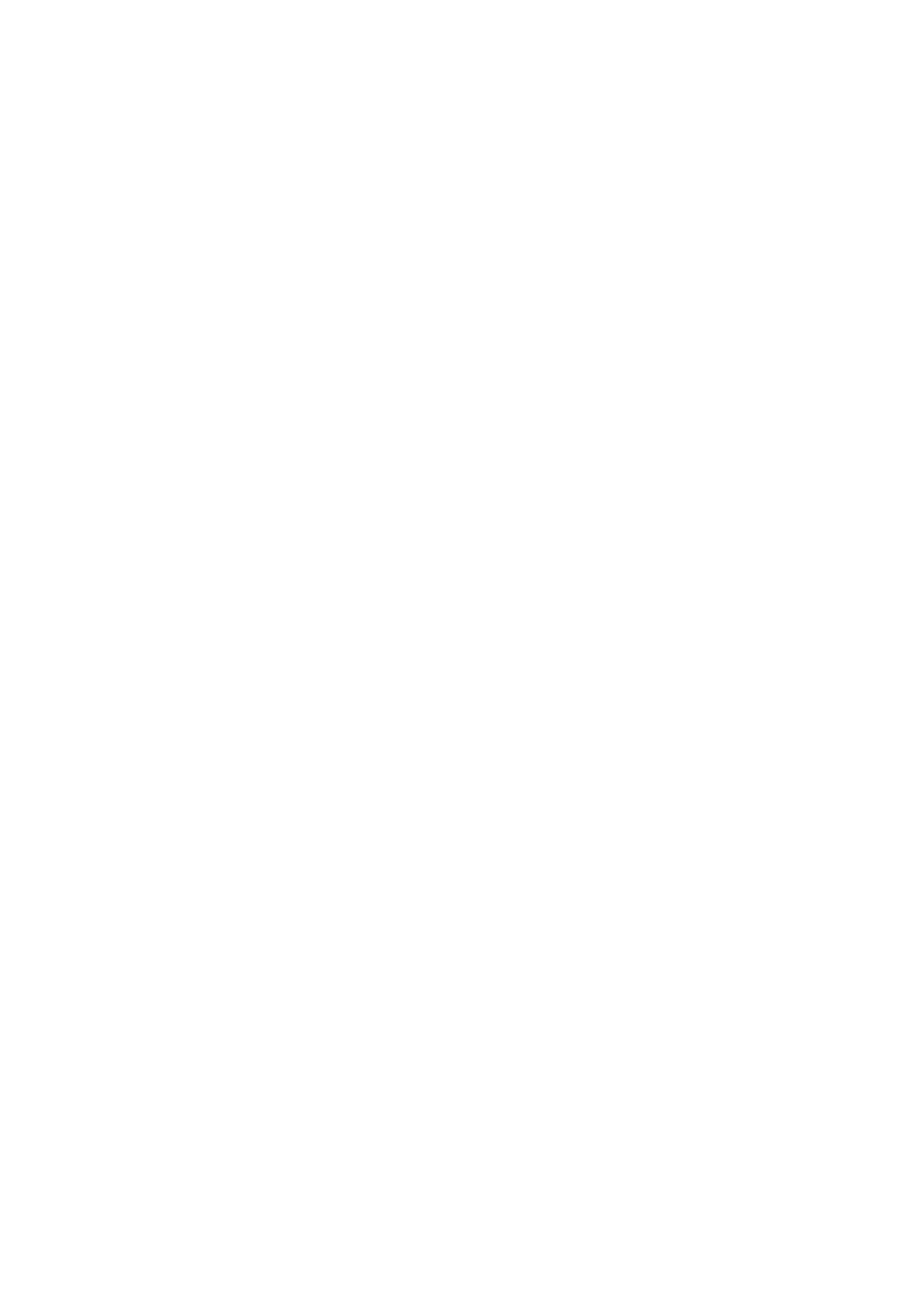### **Part 1** Preliminary

#### **1 Name of regulations**

These regulations are the *Charitable Collections Regulations 2003*.

#### **2 Commencement**

These regulations commence on the commencement of the *Charitable Collections Act 2003*, section 3.

*Note* The naming and commencement provisions automatically commence on the notification day (see Legislation Act, s 75 (1)).

### **3 Dictionary**

The dictionary at the end of these regulations is part of these regulations.

*Note 1* The dictionary at the end of these regulations defines certain terms used in these regulations, and includes references (*signpost definitions*) to other terms defined elsewhere.

> For example, the signpost definition '*motor vehicle*—see the *Road Transport (General) Act 1999*, dictionary.' means that the term 'motor vehicle' is defined in that dictionary and the definition applies to these regulations.

*Note 2* A definition in the dictionary (including a signpost definition) applies to the entire regulations unless the definition, or another provision of the regulations, provides otherwise or the contrary intention otherwise appears (see Legislation Act, s 155 and s 156 (1)).

#### **4 Notes**

A note included in these regulations is explanatory and is not part of these regulations.

*Note* See Legislation Act, s 127 (1), (4) and (5) for the legal status of notes.

SL2003-33

Charitable Collections Regulations 2003

page 1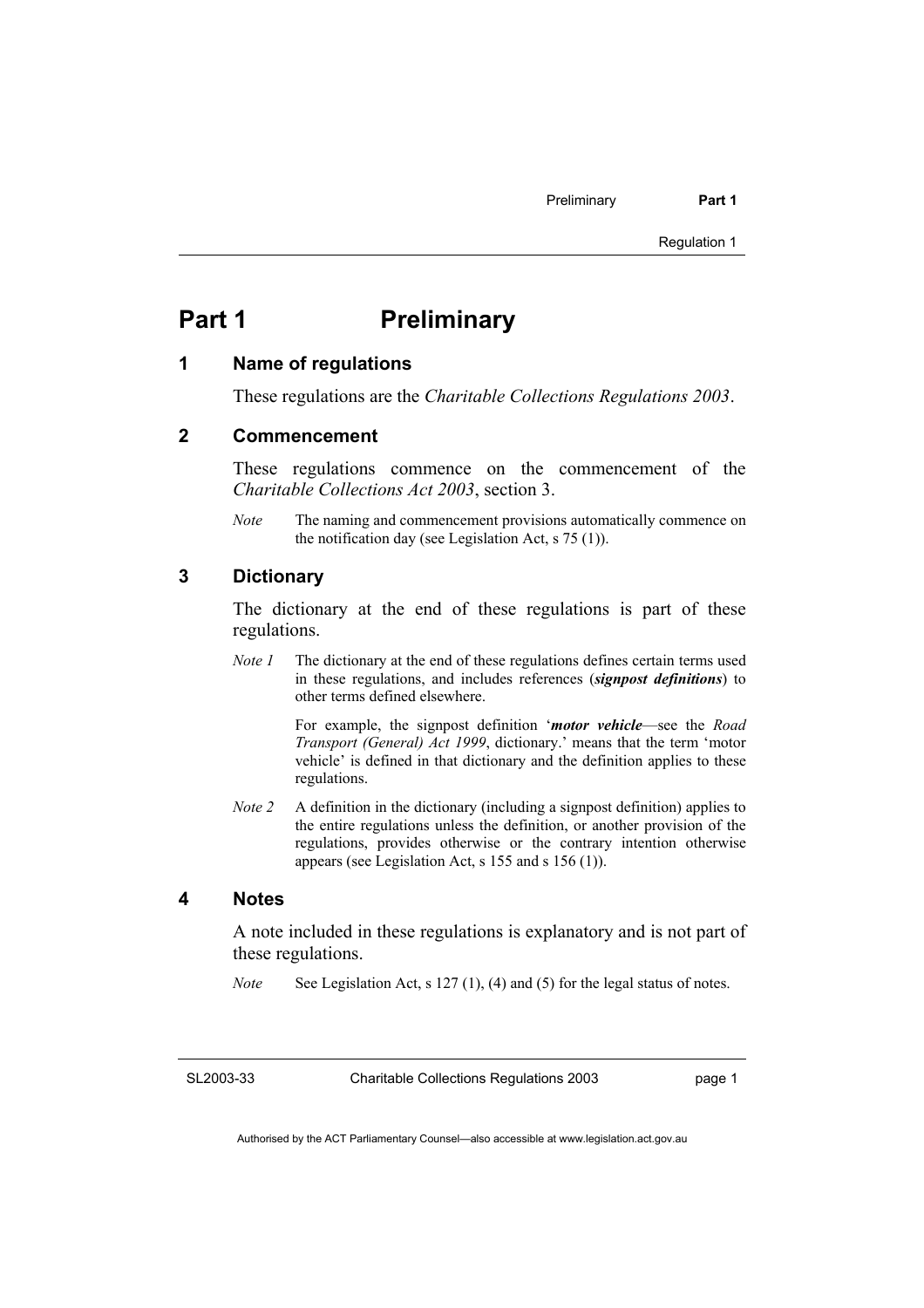#### **Part 1** Preliminary

Regulation 5

#### **5 Offences against regulations—application of Criminal Code etc**

Other legislation applies in relation to offences against these regulations.

*Note 1 Criminal Code*

The Criminal Code, ch 2 applies to all offences against these regulations (see Code, pt 2.1).

The chapter sets out the general principles of criminal responsibility (including burdens of proof and general defences), and defines terms used for offences to which the Code applies (eg *conduct*, *intention*, *recklessness* and *strict liability*).

*Note 2 Penalty units* 

The Legislation Act, s 133 deals with the meaning of offence penalties that are expressed in penalty units.

page 2 Charitable Collections Regulations 2003

SL2003-33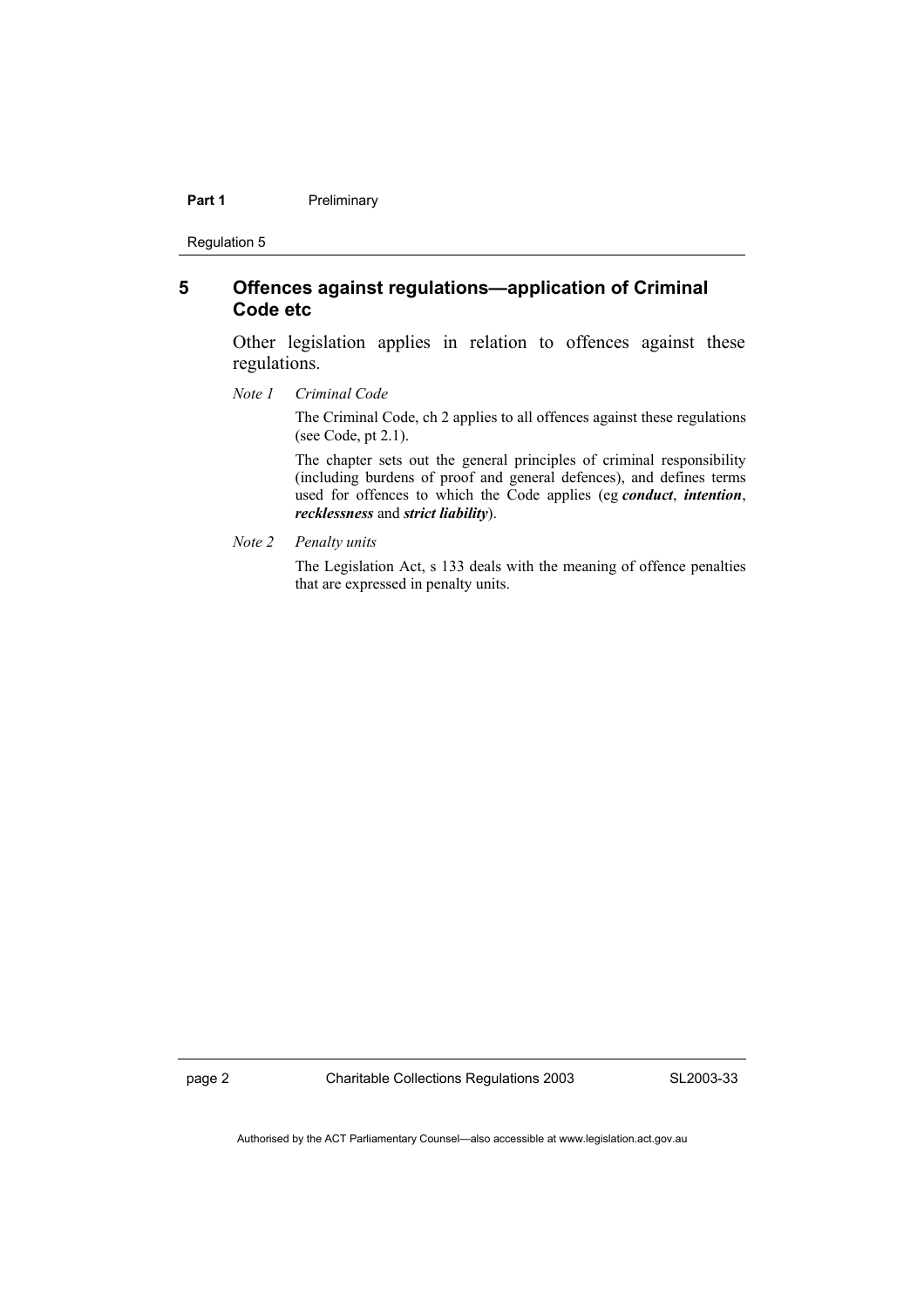### **Part 2 Exempt collections**

#### **6 What are not collections—Act, s 7 (3) (g)**

- (1) The following are declared not to be a collection:
	- (a) the soliciting or receiving of money by a school if the money is—
		- (i) a genuine fee or charge by the school for educational purposes; or
		- (ii) a voluntary contribution to the school for educational purposes that is solicited or received from a person with parental responsibility for a child who is enrolled at the school;
	- (b) the soliciting or receiving of money by a body affiliated with a school for the educational purposes of the school;

#### **Examples of bodies for par (b)**

- 1 a parents and citizens association, or a parents and friends association, for the school
- 2 an association of former students, former staff, or parents of former students, of the school
- *Note* An example is part of the regulations, is not exhaustive and may extend, but does not limit, the meaning of the provision in which it appears (see Legislation Act, s 126 and s 132).
- (c) the soliciting or receiving of money or a benefit by an entity if the proceeds received from collections conducted by the entity is less than \$15 000 in a financial year;
- (d) the receiving of money or a benefit by an entity that—
	- (i) is not solicited by the entity; or
	- (ii) is not received by the entity because of a collection conducted by the entity;

SL2003-33

Charitable Collections Regulations 2003

page 3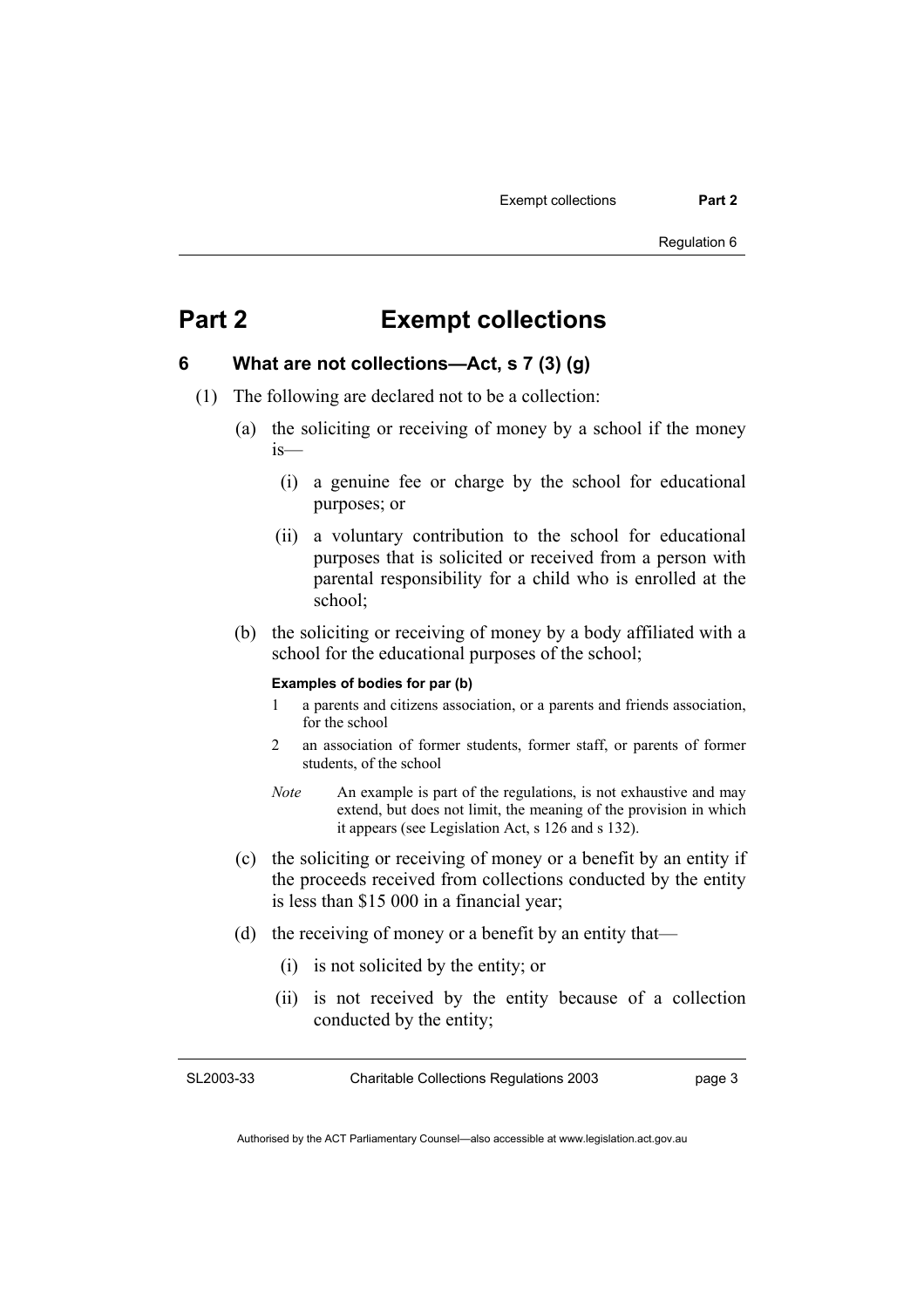#### **Part 2 Exempt collections**

Regulation 6

- (e) the soliciting or receiving of money or a benefit by a nongovernment organisation accredited with the Australian Agency for International Development (AusAID) (whether or not the money or benefit is used, or intended to be used, solely for aid in a foreign country);
- (f) the solicitation or receipt of sponsorship from a corporation.
- (2) In this regulation:

*school* means an entity that provides education at the pre-school, primary school, high school or secondary college level.

page 4 Charitable Collections Regulations 2003

SL2003-33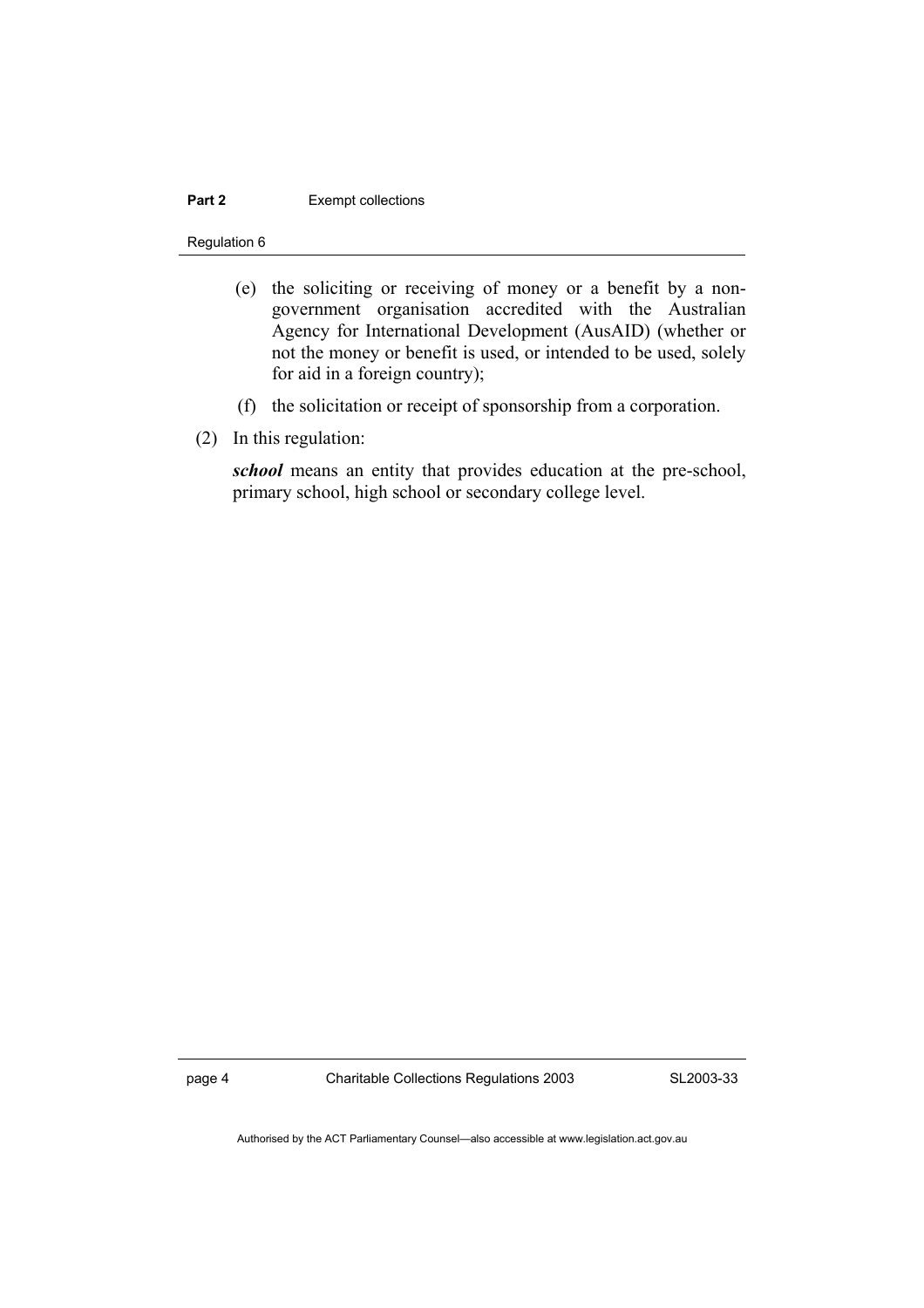### **Part 3 Conduct of collections**

#### **7 Meaning of** *licensee* **for pt 3**

In this part:

*licensee*, for a collection, means—

- (a) if the licence to conduct the collection is issued to an individual or a corporation—the holder of the licence; or
- (b) if the licence to conduct the collection is issued to an unincorporated body—the body.
	- *Note* Under the Act, the licensee for an unincorporated body is the nominated person for the body (see the Act, s 31).

#### **8 Complying identifying tags—Act, s 16 (4), def** *complying identifying tag***, par (b)**

*Note* The requirements below are additional to anything else required by the conditions of the licence for the collection, see the def, par (a).

The following requirements are prescribed for a person taking part in a collection:

- (a) the person's surname or a unique number given to the person by a person who conducts the collection;
- (b) either—
	- (i) the licensee's name; or
	- (ii) if the licensee has a logo that is reasonably well known by the general public—the logo;
- (c) if the applicable information mentioned in paragraph (b) does not indicate the purpose of the collection—the purpose of the collection;

SL2003-33

Charitable Collections Regulations 2003

page 5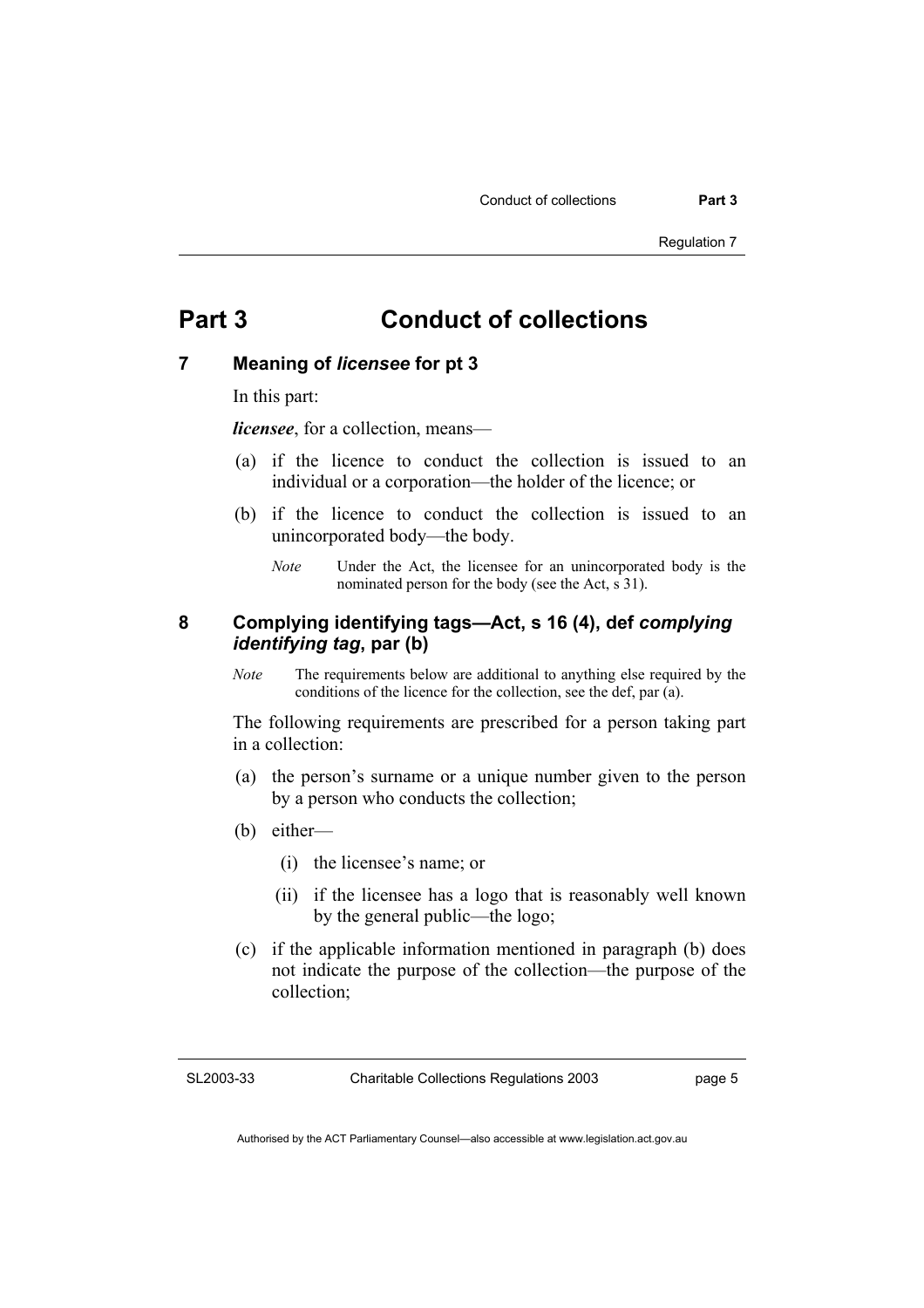#### **Part 3 Conduct of collections**

Regulation 9

 (d) if the person has received, or will receive, money or a benefit for taking part in the collection—a statement that the collector is a 'paid collector'.

#### **9 Information to be given for collections—Act, s 17 (3), def**  *required information***, par (b)**

- *Note* The requirements below are additional to anything else required by the conditions of the licence for the collection, see the def, par (a).
- (1) The following information is required for a collection carried out personally:
	- (a) the purpose of the collection;
	- (b) how and where the net proceeds of the collection will be spent;
	- (c) a business telephone number for the licensee.
- (2) The following information is required for a collection carried out by telephone:
	- (a) the purpose of the collection;
	- (b) if the purpose of the collection does not indicate the licensee's name—the licensee's name;
	- (c) if the person soliciting or receiving money or a benefit for the purposes of the collection has received, or will receive, money or a benefit for taking part in the collection—the person is a 'paid collector';
	- (d) how and where the net proceeds of the collection will be spent;
	- (e) a business telephone number for the licensee.
- (3) The following information is required for a collection carried out by a written request:
	- (a) the licensee's name;
	- (b) the purpose of the collection;

page 6 Charitable Collections Regulations 2003

SL2003-33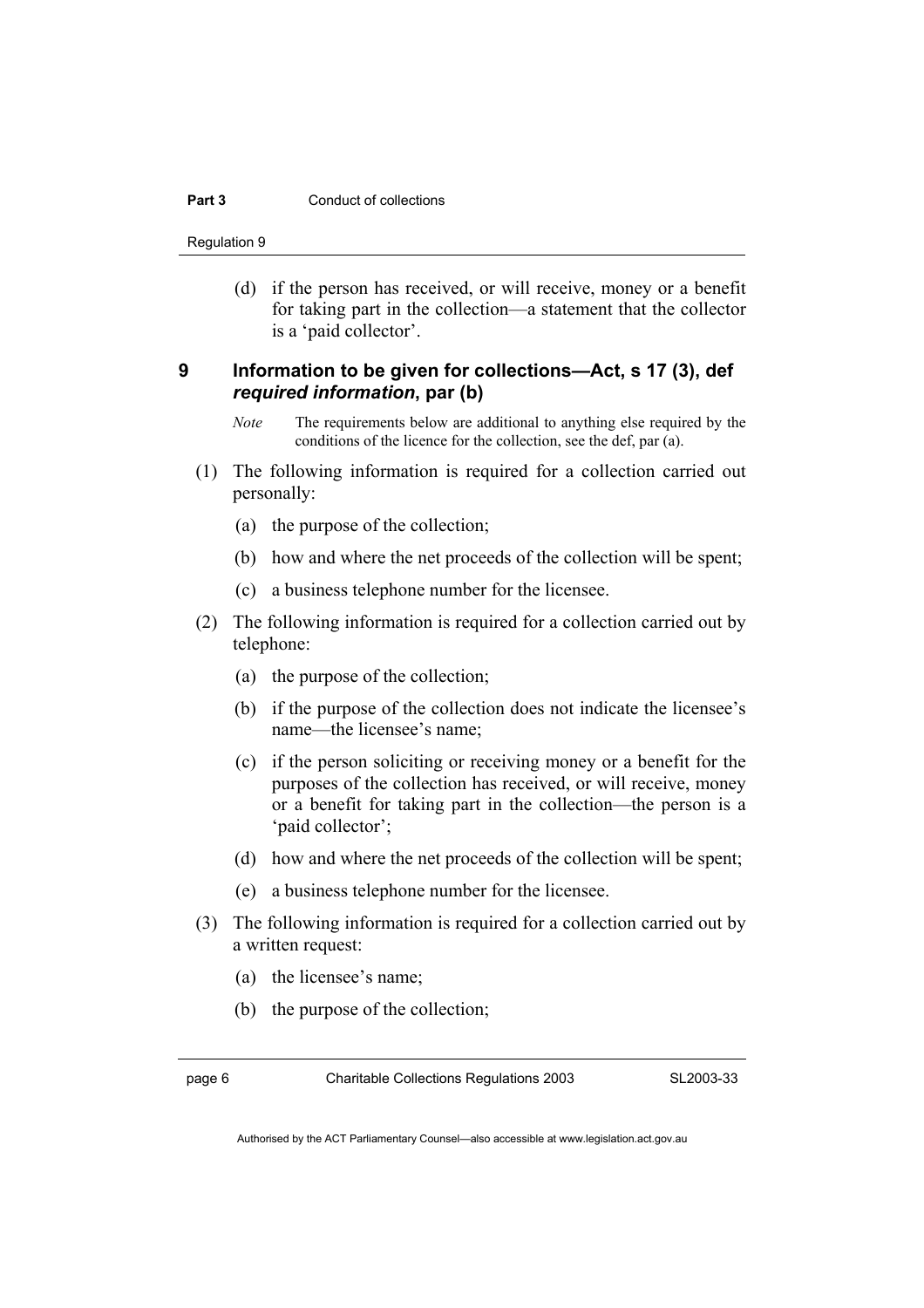- (c) how and where the net proceeds of the collection will be spent;
- (d) a business telephone number for the licensee.

#### **Examples of written requests**

- 1 a request personally addressed to a person
- 2 a request sent to 'The Occupier' or 'The Householder' of premises
- 3 a pamphlet asking for donations handed to a person or left in a person's letterbox
- 4 a fax sent to a person or an entity
- 5 a message sent to a person over the internet
- *Note 1 Writing* includes any way of representing or reproducing words in visible form (see Legislation Act, dict, pt 1, def *writing*).
- *Note 2* An example is part of the regulations, is not exhaustive and may extend, but does not limit, the meaning of the provision in which it appears (see Legislation Act, s 126 and s 132).
- (4) The following information is required for a collection carried out from or through a web site:
	- (a) the licensee's name;
	- (b) the purpose of the collection;
	- (c) how and where the net proceeds of the collection will be spent;
	- (d) a business telephone number for the licensee.
- (5) The following information is required for a collection carried out through a collection bin:
	- (a) the licensee's name;
	- (b) if the purpose of the collection is not indicated by the licensee's name—the purpose of the collection;
	- (c) a business telephone number for the licensee.
- (6) In this regulation:

*net proceeds*, of a collection—see regulation 13 (2).

SL2003-33

Charitable Collections Regulations 2003

page 7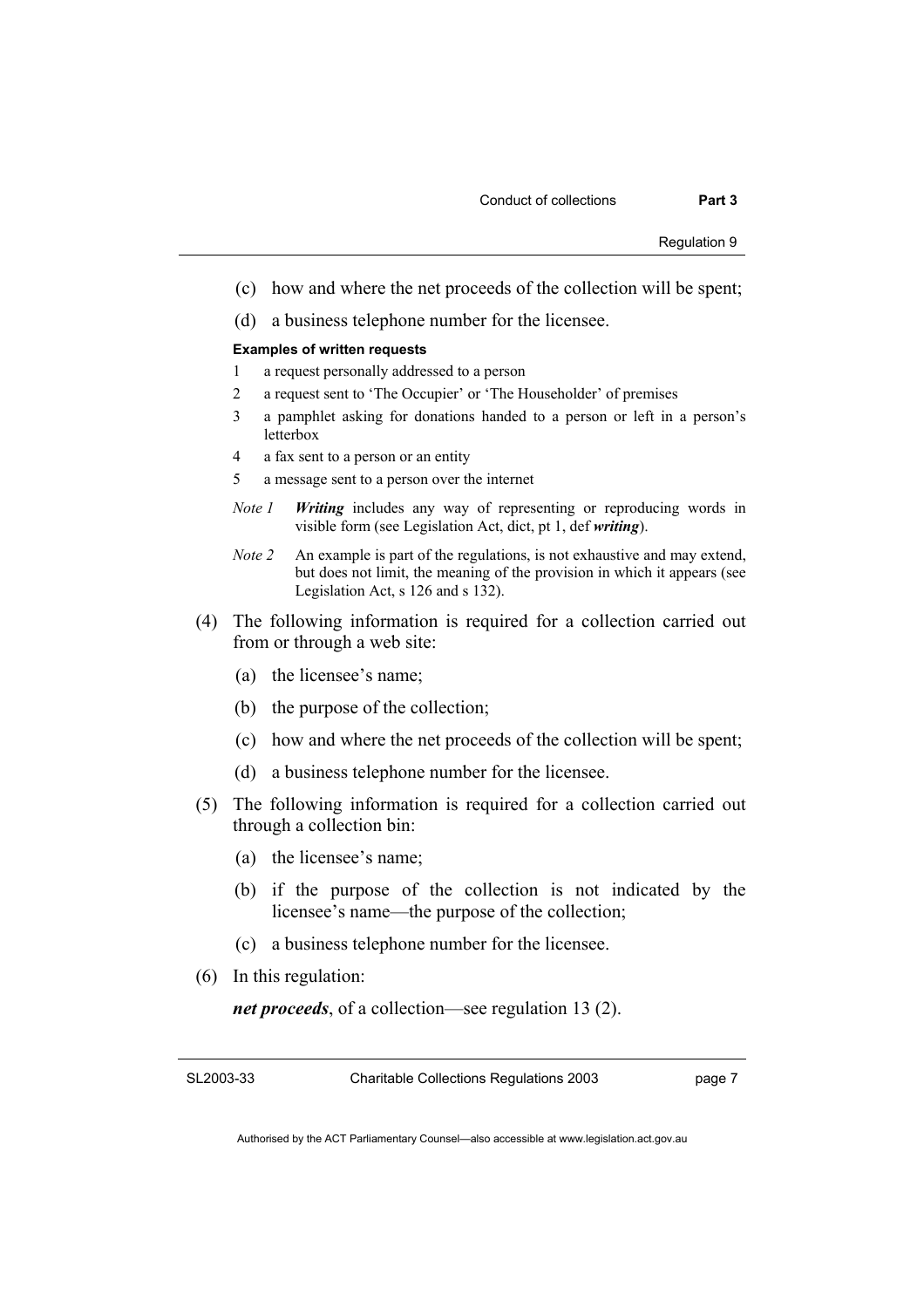#### **Part 3** Conduct of collections

Regulation 10

### **10 Statutory conditions about children taking part in collections—sch 1**

A licence, or a document stated by the licence to form part of the licence, may indicate that the conditions mentioned in schedule 1 apply to a collection conducted under the licence.

*Note* For provisions about the employment of children, see the *Children and Young People Act 1999*, ch 10.

page 8 Charitable Collections Regulations 2003

SL2003-33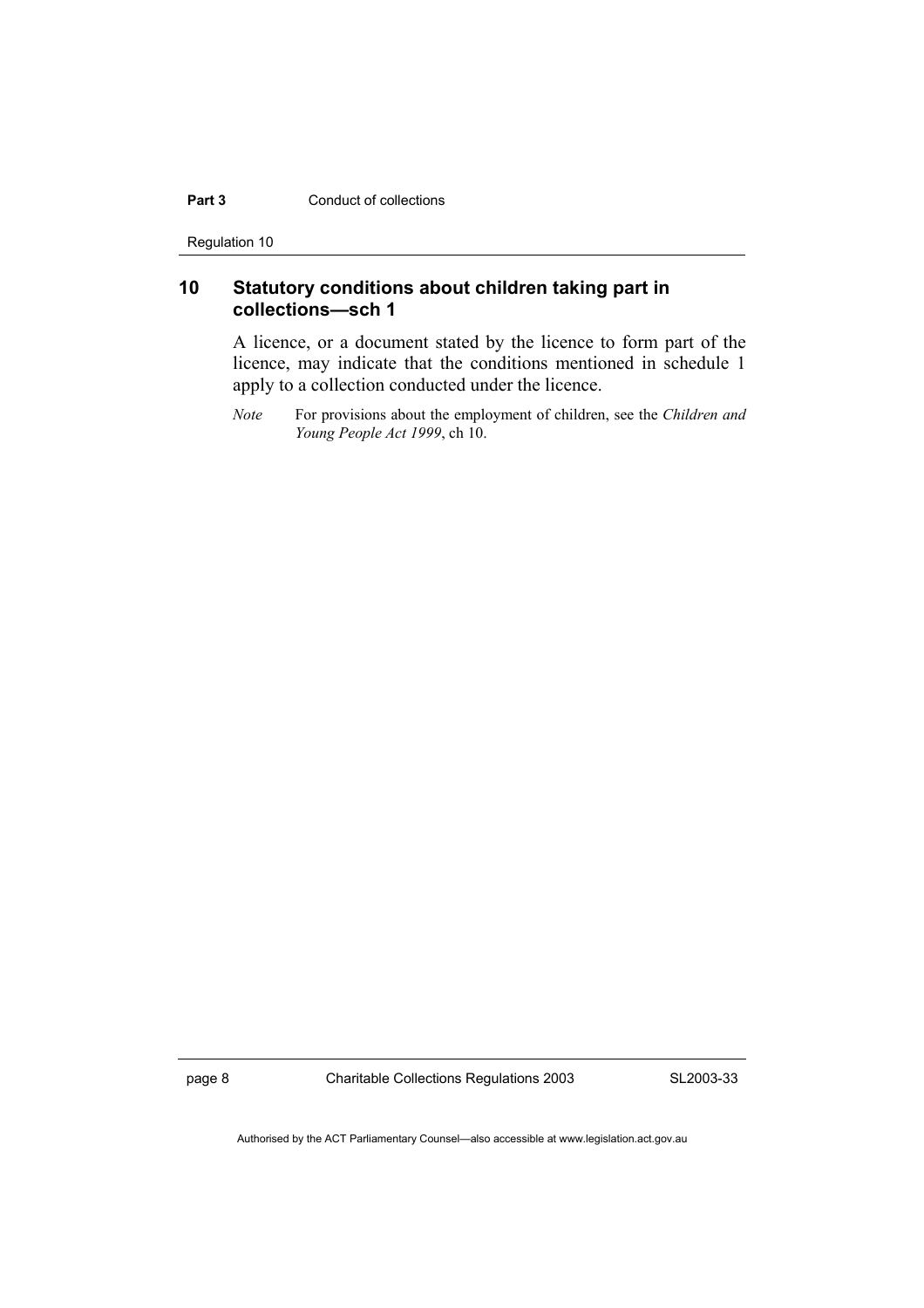### **Part 4 Proceeds of collections**

#### **11 Issue of receipts**

- (1) A person who is taking part in a collection (the *collector*) commits an offence if—
	- (a) someone else (the *donor*) personally gives the collector more than \$2 in cash for the purposes of the collection (the *donation*); and
	- (b) the donor asks the collector for a receipt for the donation; and
	- (c) the collector does not give the donor an authorised receipt for the amount of the donation.

Maximum penalty: 10 penalty units.

 (2) This regulation does not apply if the donor receives goods or services of substantially the same value as the amount given to the collector.

#### **Example**

the purchase price of an item of food from a fast food company that includes a donation to a charity

- *Note* An example is part of the regulations, is not exhaustive and may extend, but does not limit, the meaning of the provision in which it appears (see Legislation Act, s 126 and s 132).
- (3) An offence against this regulation is a strict liability offence.
- (4) In this regulation:

*authorised receipt* means a printed receipt or anything else given to the collector by a person conducting the collection for the purpose of acknowledging a donation of a particular amount.

#### **Example of something that is not a printed receipt**

badges of different colours or designs to indicate the amount of a donation

SL2003-33

Charitable Collections Regulations 2003

page 9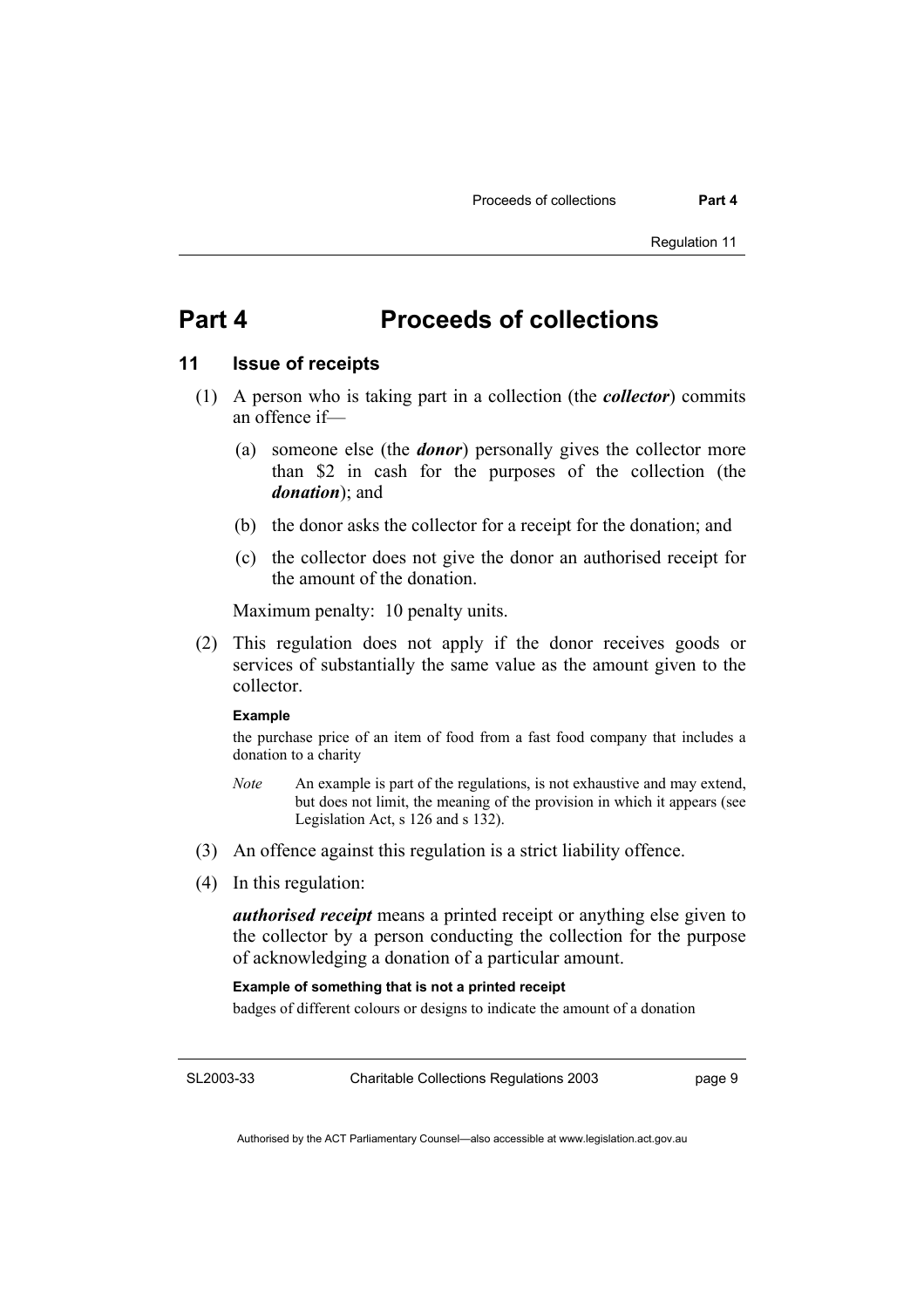#### **Part 4 Proceeds of collections**

Regulation 12

#### **12 Lawful and proper expenses—Act, s 44 (4)**

The following are lawful and proper expenses for a collection:

- (a) the reasonable expenses incurred by the licensee in—
	- (i) conducting and carrying out the collection; and
	- (ii) administering and distributing the proceeds of the collection; and
	- (iii) complying with this Act; and
- (b) any other expenses stated in the application for the licence for the collection.

#### **Example of other expenses for par (b)**

how a commercial fundraisers fee is calculated

*Note* An example is part of the regulations, is not exhaustive and may extend, but does not limit, the meaning of the provision in which it appears (see Legislation Act, s 126 and s 132).

#### **13 Finalised accounts—Act, s 47 (6), def** *required accounts***, par (b)**

- (1) The required accounts for a collection are accounts that show the following:
	- (a) the proceeds of the collection (including any amounts realised from benefits received for the purposes of the collection);
	- (b) the amount of lawful and proper expenses under the Act, section 44 (3) for the collection;
	- (c) the net proceeds of the collection;
	- (d) the amount applied for the purposes of the collection.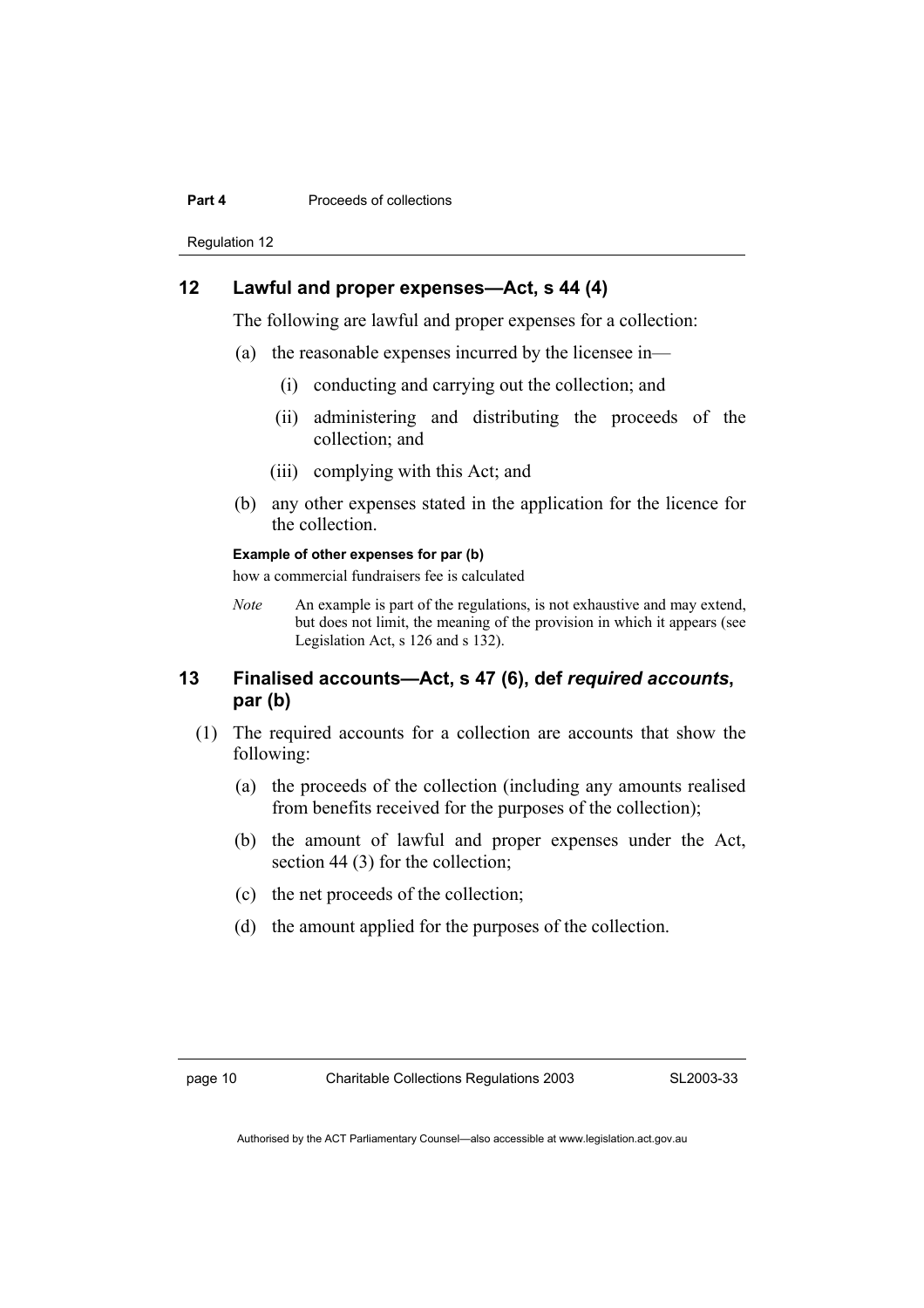(2) In this regulation:

*net proceeds*, of a collection, means the amount obtained by subtracting the expenses mentioned in subregulation (1) (b) from the proceeds mentioned in subregulation (1) (a).

#### **14 Reports by licensee to chief executive—Act, s 48 (5), def**  *required information*

- (1) The required information for a report to the chief executive about a collection is a statement of the following amounts for the collection:
	- (a) the proceeds of the collection (including any amounts realised from benefits received for the purposes of the collection);
	- (b) the amount of lawful and proper expenses under the Act, section 44 (3) for the collection;
	- (c) the net proceeds of the collection;
	- (d) the amount applied for the purposes of the collection.
- (2) To remove any doubt, subregulation (1) does not limit the information that may be included in the report to the chief executive.
- (3) In this regulation:

*net proceeds*, of a collection, means the amount obtained by subtracting the expenses mentioned in subregulation (1) (b) from the proceeds mentioned in subregulation (1) (a).

#### **15 When annual audited accounts are required**

- (1) This regulation applies to a licensee if the proceeds received in the ACT by the licensee from collections carried out partly or wholly in the ACT is, in any 12-month period, more than \$50 000.
- (2) The licensee must give the chief executive audited annual accounts for the year or years in which the collections were carried out.

SL2003-33

Charitable Collections Regulations 2003

page 11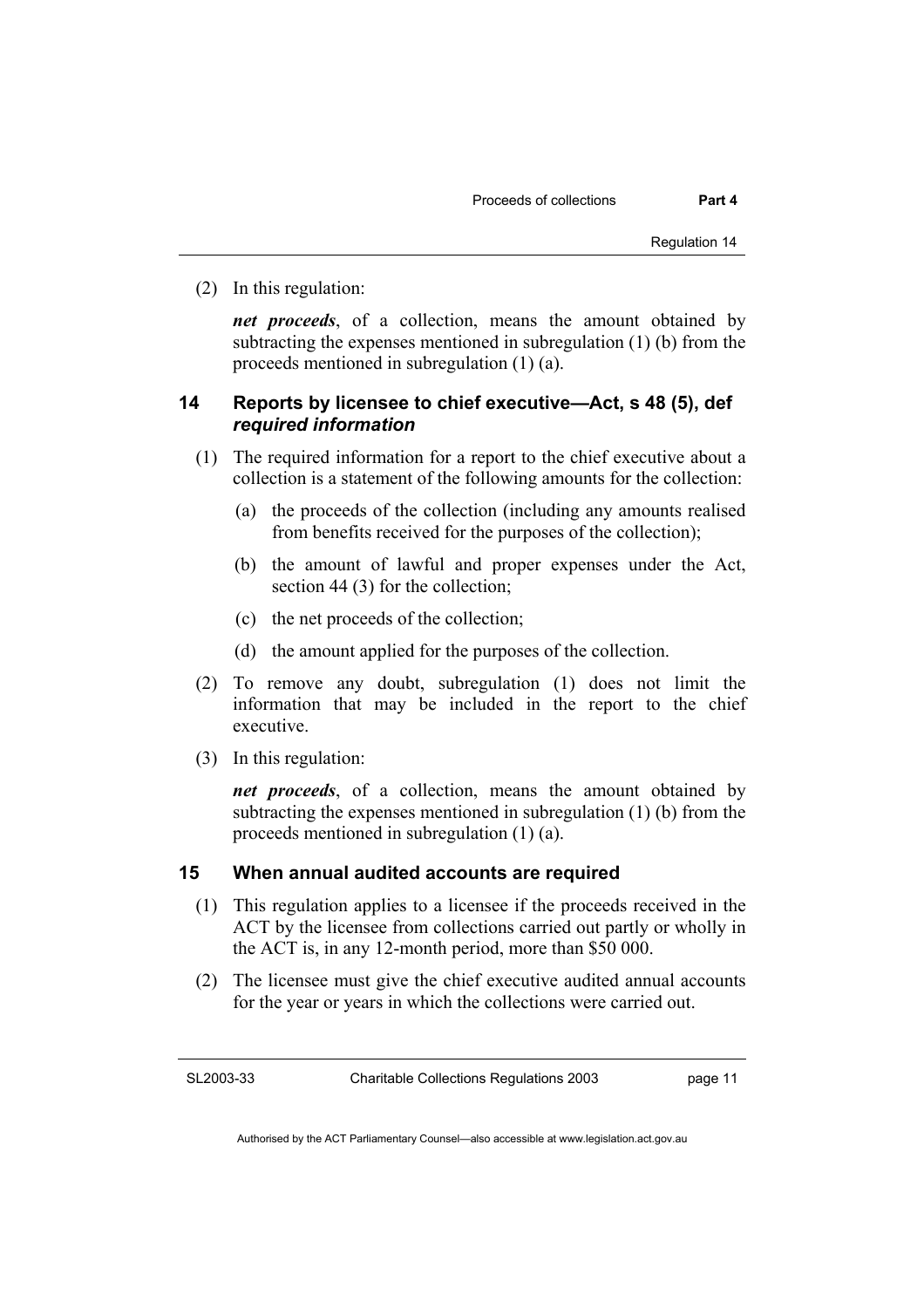#### **Part 4** Proceeds of collections

Regulation 15

 (3) However, if the annual accounts include the proceeds of collections carried out in both the ACT and a State, the accounts need not separately identify the amount collected in the ACT.

page 12 Charitable Collections Regulations 2003

SL2003-33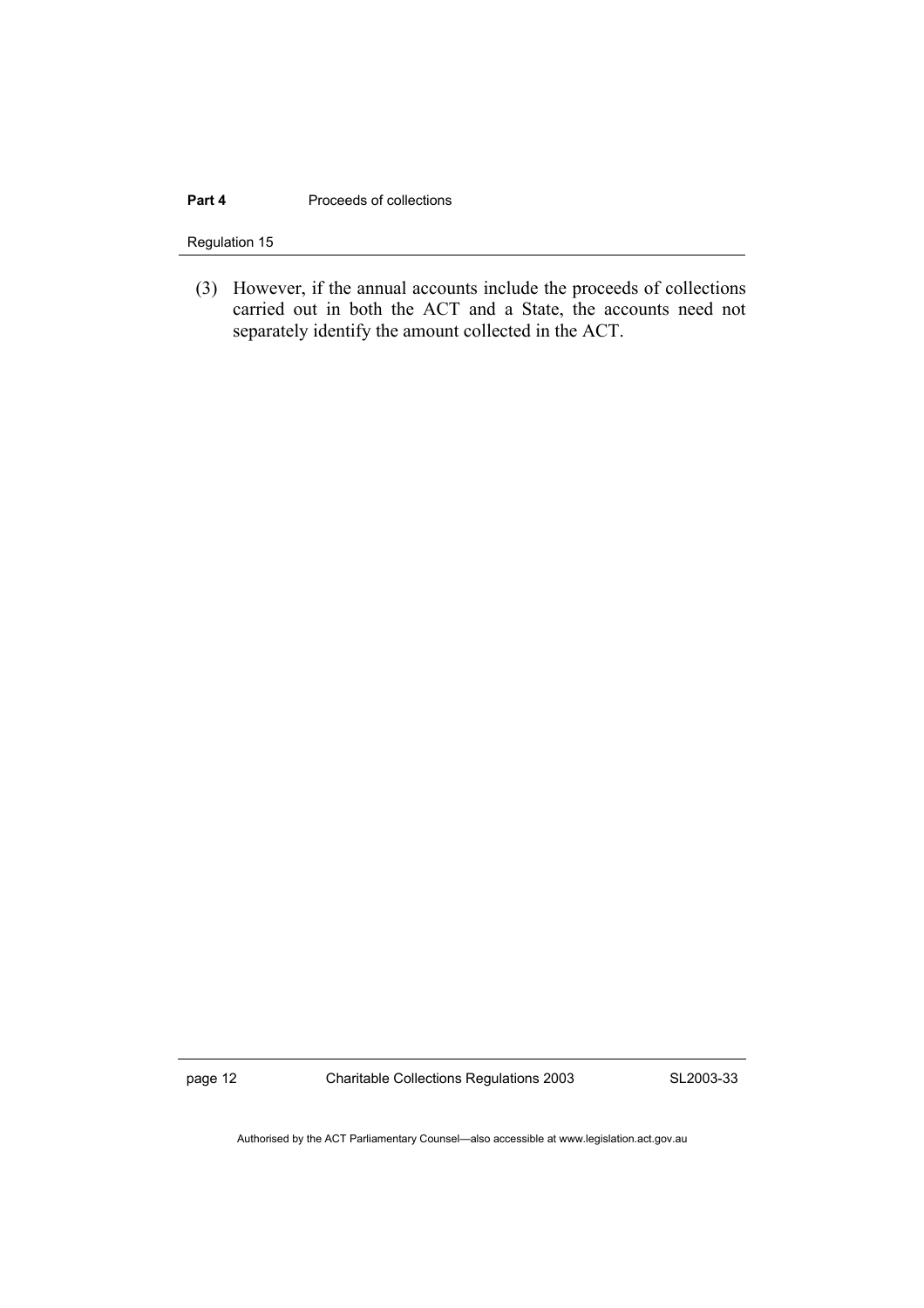### **Part 5 Miscellaneous**

#### **16 Internet access to material on register of licences**

- (1) The chief executive may arrange for the material mentioned in the Act, section 40 (2) and (3) to be accessible on a web site approved by the chief executive.
- (2) Access under subregulation (1) is to be provided without charge by the Territory.

SL2003-33

Charitable Collections Regulations 2003

page 13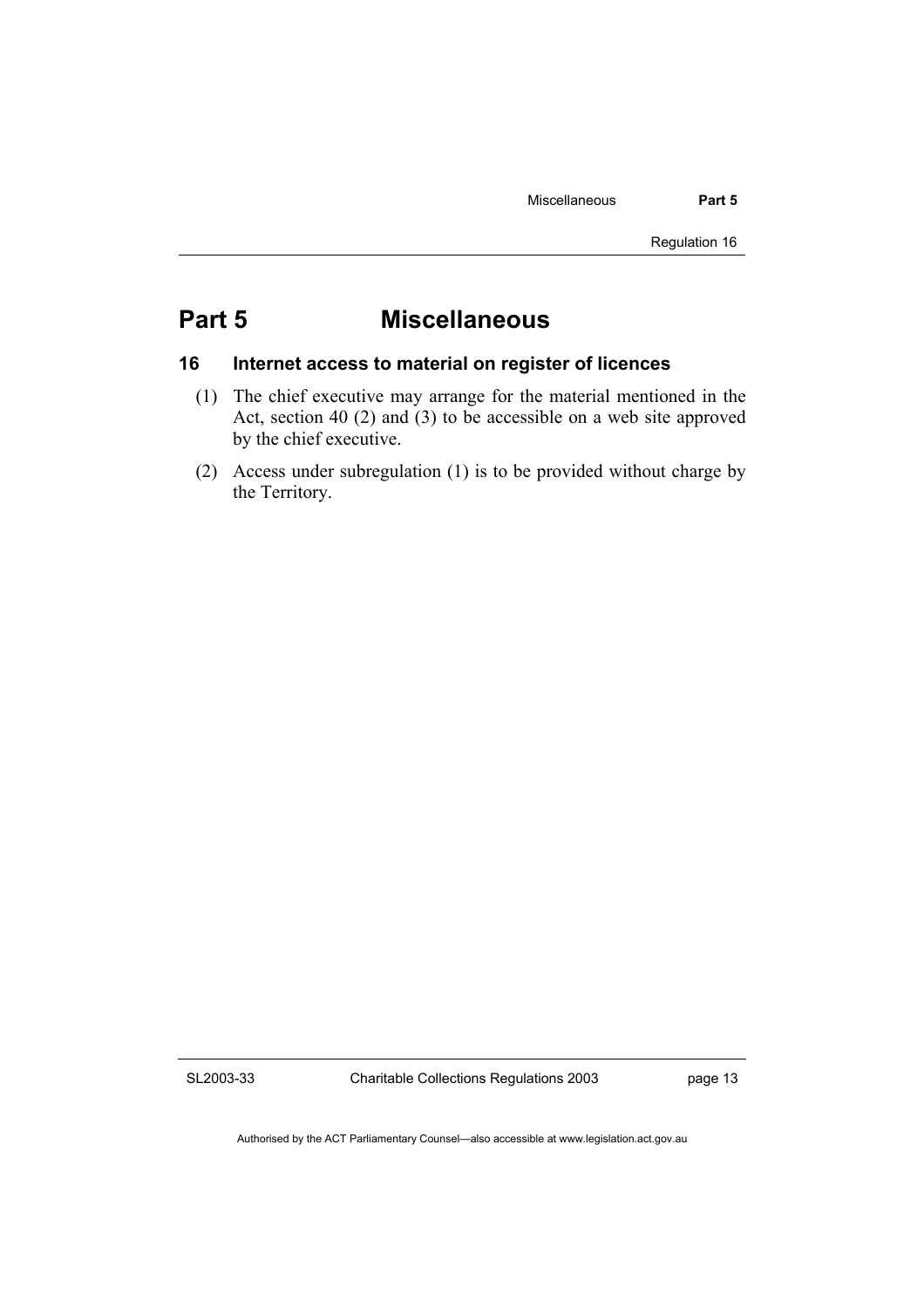Clause 1

## **Schedule 1 Statutory conditions about children taking part in collections**

(see reg 10)

#### **1 Consent to take part in collections**

- (1) A child who is under 12 years old must not take part in a collection unless a person with parental responsibility for the child has given written consent to the child taking part in the collection.
- (2) A child who is at least 12 years old must not take part in a collection unless—
	- (a) the child has given his or her written consent to taking part in the collection; and
	- (b) a person with parental responsibility for the child has given written consent to the child taking part in the collection.

#### **2 Supervision of children under 6 years old**

A child under 6 years old who is taking part in a collection must be directly supervised by a person with parental responsibility for the child.

#### **3 Supervision of children 6 years old or older**

- (1) This clause applies in relation to a child who is 6 years old or older who is taking part in a collection.
- (2) The child must be adequately supervised having regard to the age, sex and maturity of the child.
- (3) The person supervising the child (the *supervisor*) must be an adult.
- (4) The supervisor must—
	- (a) supervise no more than 6 children; and

| page 14 | <b>Charitable Collections Regulations 2003</b> | SL2003-33 |
|---------|------------------------------------------------|-----------|
|         |                                                |           |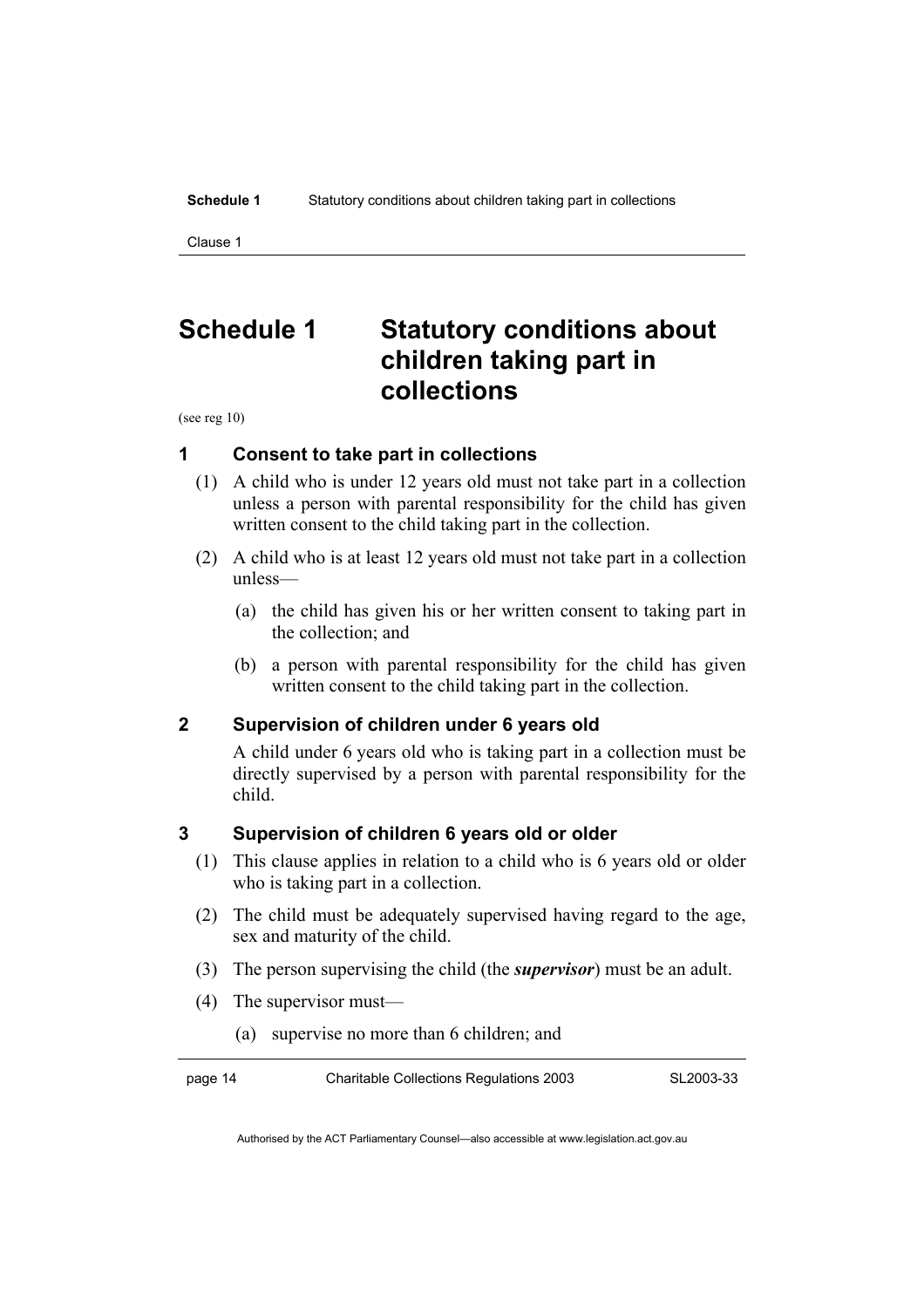- (b) ensure that each child is accompanied by another child who is at least 6 years old or by an adult; and
- (c) be in close proximity to each child being supervised; and
- (d) know the whereabouts of each child; and
- (e) take all reasonable steps to ensure that each child does not—
	- (i) enter a private dwelling; or
	- (ii) solicit or receive money or a benefit from a person in a motor vehicle; and
- (f) make contact with each child at intervals of not longer than 30 minutes.
- (5) Subclause (4) does not apply if a child is accompanied by an adult while taking part in the collection.

#### **4 Contact by person with parental responsibility**

A collection must be carried out in such a way as to give a person with parental responsibility for a child taking part in the collection a reasonable opportunity to contact the child.

#### **5 Hours of participation**

- (1) A child must not take part in a collection—
	- (a) before 6 am or sunrise (whichever is later); and
	- (b) after 7 pm or sunset (whichever is earlier).
- (2) This clause does not apply if a child is accompanied by an adult while taking part in the collection.

#### **6 Maximum periods**

 (1) A child under 12 years old must not take part in a collection for more than 3 hours (including any rest breaks) on any 1 day.

SL2003-33

page 15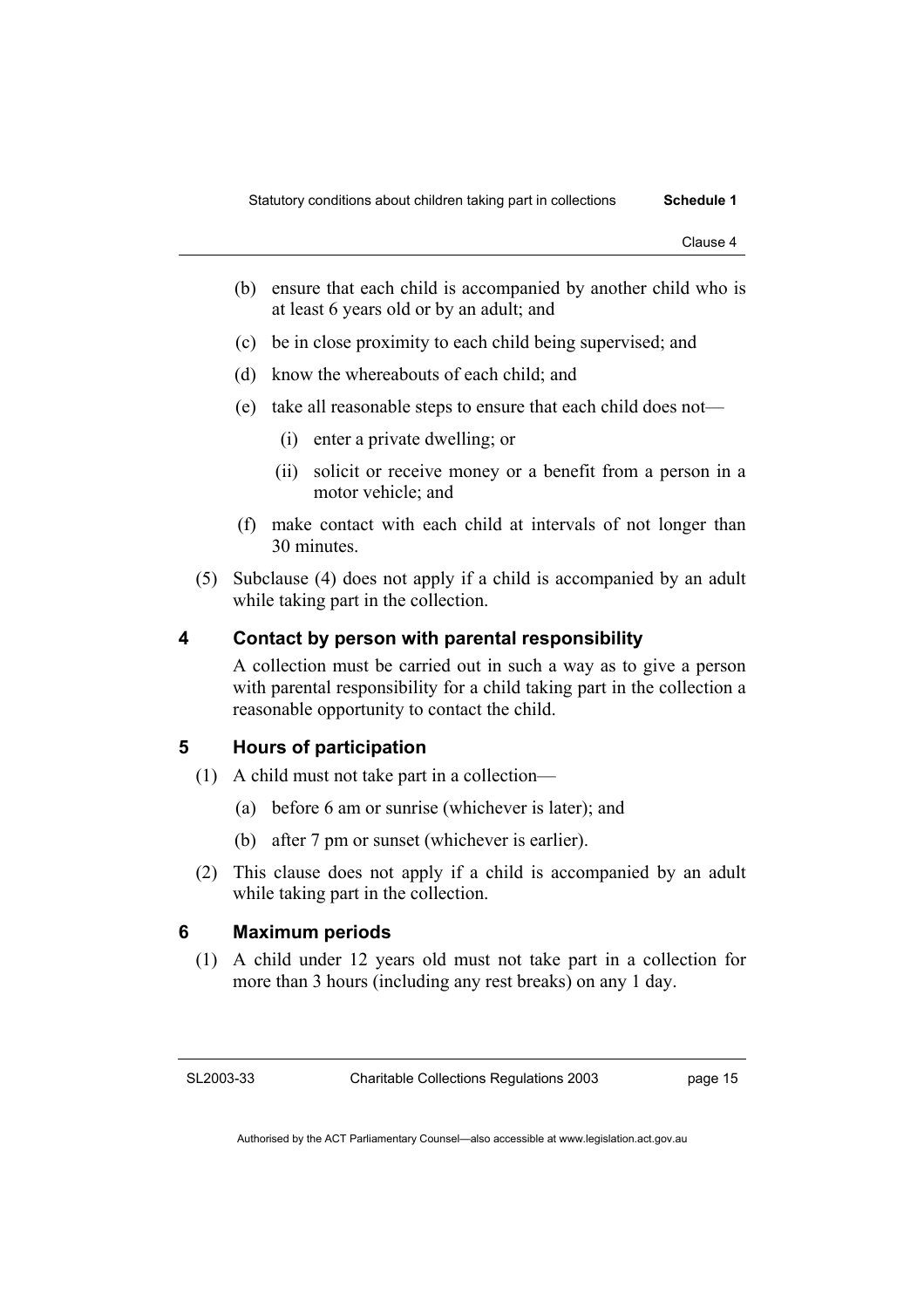#### Clause 6

- (2) A child who is at least 12 years old—
	- (a) must not take part in a collection for more than 7 hours (including any rest breaks) on any 1 day; and
	- (b) must not take part in a collection for more than 3 hours without a rest break of at least 30 minutes.

page 16 Charitable Collections Regulations 2003

SL2003-33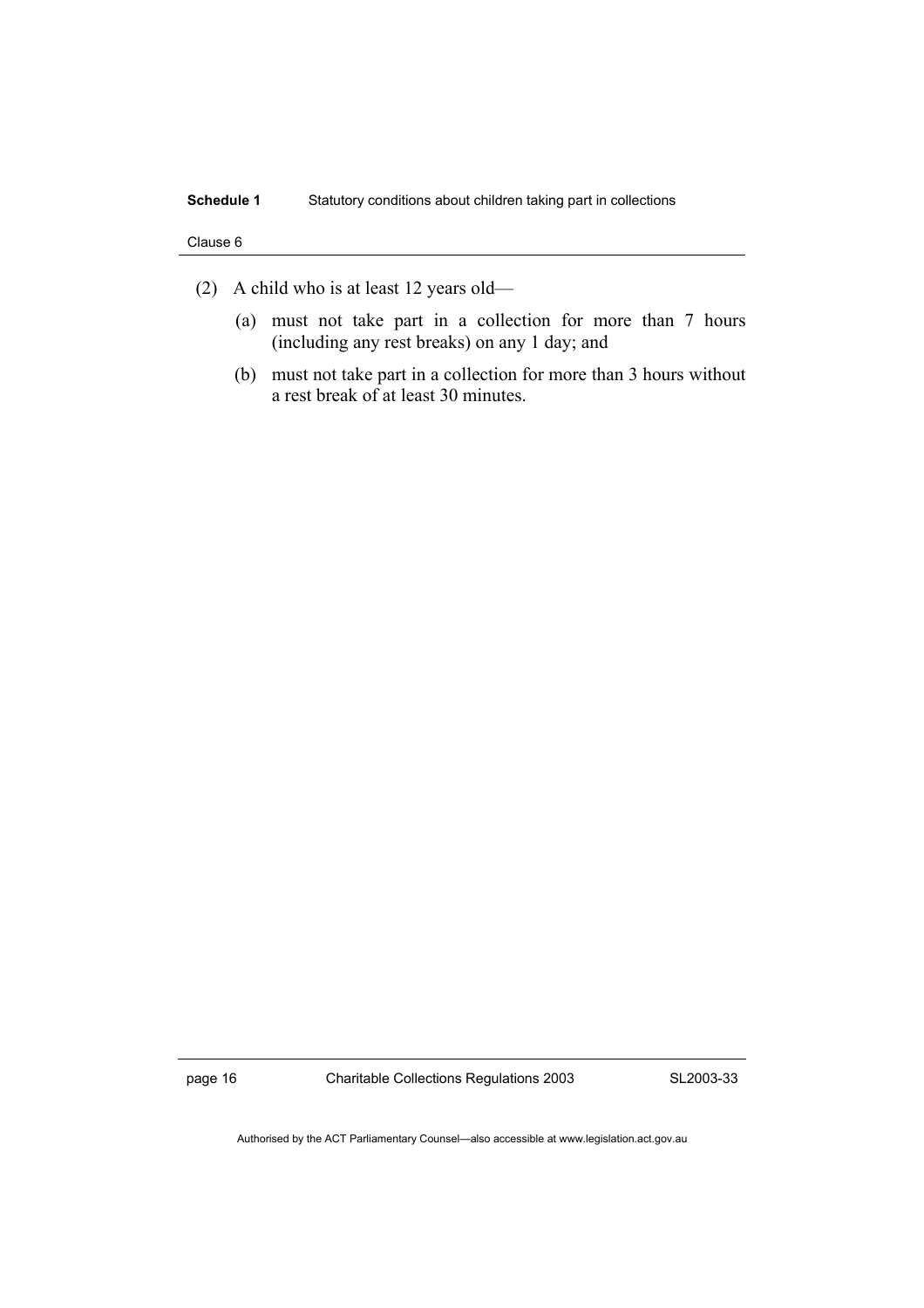### **Dictionary**

(see reg 3)

- *Note 1* The Legislation Act contains definitions and other provisions relevant to these regulations.
- *Note 2* For example, the Legislation Act, dict, pt 1, defines the following terms:
	- adult
	- body
	- chief executive
	- financial year
	- foreign country
	- penalty unit
	- State
	- writing.
- *Note 3* Terms used in these regulations have the same meaning that they have in the *Charitable Collections Act 2003* (see Legislation Act, s 148). For example, the following terms are defined in the *Charitable Collections Act 2003*, dict:
	- benefit
	- collection
	- commercial fundraiser
	- conducts, for a collection
	- licence
	- proceeds, of a collection
	- takes part, in a collection.

*licensee*, for part 3 (Conduct of collections)—see regulation 7.

*motor vehicle*—see the *Road Transport (General) Act 1999*, dictionary.

*parental responsibility*, for a child, means a person who has parental responsibility for the child under the *Children and Young People Act 1999*, section 18.

SL2003-33

Charitable Collections Regulations 2003

page 17